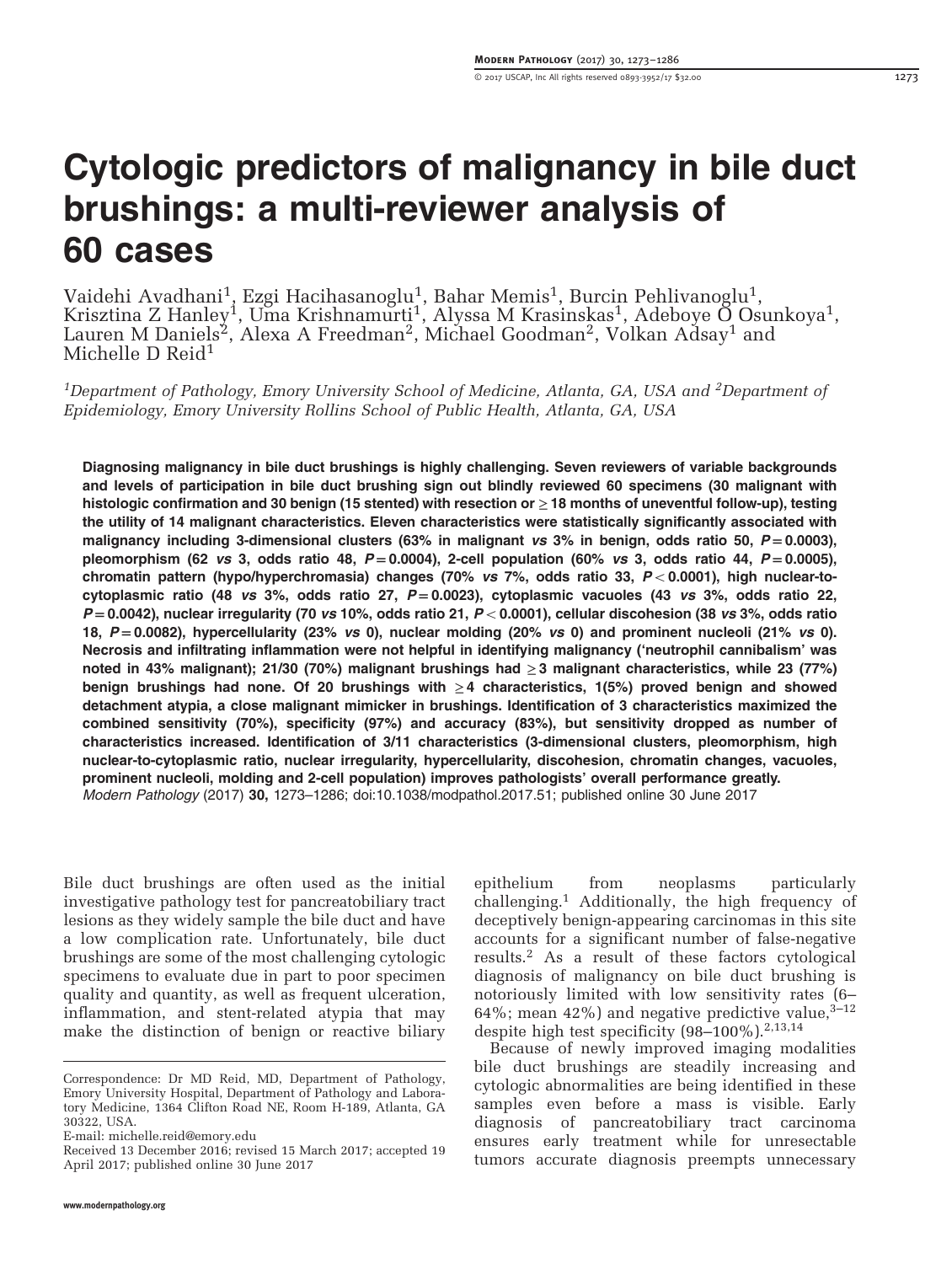surgery and ensures appropriate chemo-radiation and/or palliative therapy.

Several studies have attempted to identify definite cytologic criteria that can better predict malignancy in bile duct brushings.<sup>1,5,14–[17](#page-12-0)</sup> In 1995, Cohen et al were among the first to use cytologic criteria to improve diagnostic accuracy.<sup>[13](#page-12-0)</sup> Their analysis showed that nuclear molding, chromatin clumping and increased nuclear-cytoplasmic ratio were frequently associated with malignancy (deemed 'primary Iowa criteria'). If all primary criteria were not present, secondary criteria (anisonucleosis, nuclear irregularity/grooves, and nuclear enlargement) were used. Presence of 2/3 primary criteria resulted in 83% sensitivity and 98% specificity for carcinoma detection. In 1998 Renshaw et al similarly showed that nuclear molding, chromatin clumping and loss of polarity were associated with malignancy (deemed the ' Boston criteria').<sup>[17](#page-12-0)</sup> Henke et al were later successfully able to apply the Iowa criteria to liquid-based specimens.[18](#page-12-0) Others have since examined different cytologic criteria to diagnose cholangiocarcinoma on bile duct brushings, with variable success.<sup>[1](#page-12-0)–9</sup> Barr Fritcher et al recently examined 16 cytologic criteria associated with malignancy in pancreatobiliary brushings with corresponding positive fluorescence in situ hybridization (FISH), and found that abnormal single cells, nuclear membrane irregularity and enlargement were independently associated with malignancy.[14](#page-12-0)

Most major previous studies typically involved 2-4 reviewers,<sup>[14,17,19,20](#page-12-0)</sup> some of them cytopathology experts, thus their observations may not be translatable to daily practice where bile duct brushings are frequently evaluated by general surgical pathologists with limited cytopathology or gastrointestinal pathology experience. Additionally, in some studies, patients being alive after 6 months was considered evidence of benignity of the lesion, $21$  although findings in more recent observations in bile duct carcinoma suggest that this is too short a time frame in which to exclude malignancy.<sup>[22,23](#page-12-0)</sup>

In this study, we investigated the specific cytologic criteria that lead pathologists from various backgrounds (but who are involved in the sign out of these specimens) to the accurate diagnosis of malignancy in 60 BDB samples with  $>18$  months followup or definitive tissue diagnosis of malignancy.

# Materials and methods

## Case Selection

After approval by our institution's Review Board, a computer-based search of the Emory University Pathology Department's archives 444 bile duct brushings were collected over a 16-year period (2000–2015). Among the 444 bile duct brushings available for review in our Institution, 253 fulfilled the follow-up criteria (see below) and from these 30

malignant and 30 benign samples were randomly selected by a non-reviewing author (EH) for inclusion in the study. After consultation with our statisticians a sample size of 60 was determined based on the ability to detect a proportion (sensitivity or specificity) of 80% with a 95% confidence interval from 70–90%.[24](#page-12-0) All 30 malignant cases had a definitive histologic diagnosis of adenocarcinoma either by biopsy  $(n=6)$  or resection  $(n=24)$  and was verified by the authors. All 30 benign cases had 18 plus months of uneventful follow-up, 15 of them with prior stent placement and 15 without. Patient demographics, imaging details, cytologic and histologic diagnoses, and clinical follow-up were collected. Follow-up histologic biopsies, resections and other FNAs of primary and/or metastatic tumors were reviewed in all cases.

All bile duct brushings had been obtained during endoscopic retrograde cholangiopancreatography (ERCP). These were directly smeared and stained with Papanicolaou stain or collected in ethanol or liquid-based cytology preservative and ThinPrep smears were prepared and stained with Papanicolaou stain. Where possible, cell blocks were also prepared from paraffin embedded material.

## Cytopathologic Criteria

Based on the results of prior studies and the authors' personal pathology experience, $1-5.9$  the presence or absence of 14 malignant characteristics which included (1) hypercellularity, (2) 3-dimensional clusters, (3) cellular discohesion characterized by single cells with high  $(>50\%)$  nuclear to cytoplasmic ratio, (4) high nuclear to cytoplasmic ratio  $(>50\%)$ , (5) nuclear molding or hugging, (6) cytoplasmic mucin vacuoles, (7) 2-cell population, (8) nuclear chromatin changes (hypochromasia or hyperchromasia), (9) nuclear membrane irregularity, (10) large prominent nucleoli, (11) nuclear pleomorphism, (12) necrosis (single cell or background), (13) abnormal mitoses, and (14) infiltrating inflammation within epithelial cells ([Figures 1](#page-2-0), [2](#page-2-0), [3, 4](#page-3-0), [5,](#page-4-0) [6](#page-5-0), and [7](#page-6-0)). High nuclear to cytoplasmic ratio  $(50\%)$  in malignant cells was defined as a nuclear to cytoplasmic ratio that was greater than 2:1 or in which the nucleus constituted more than 50% of the entire cell volume.

#### Review

Cytology slides from the 60 bile duct brushings were de-identified and given unique identification numbers known only to one study participant (EH) who was not a reviewer in the study. A log form with 14 established malignant cytologic criteria was designed to facilitate the 7 blinded reviewers' entry of their cytologic diagnoses. The reviewers were instructed to render a diagnosis of benign vs malignant for each case, and to document the presence or absence of the 14 criteria in each case.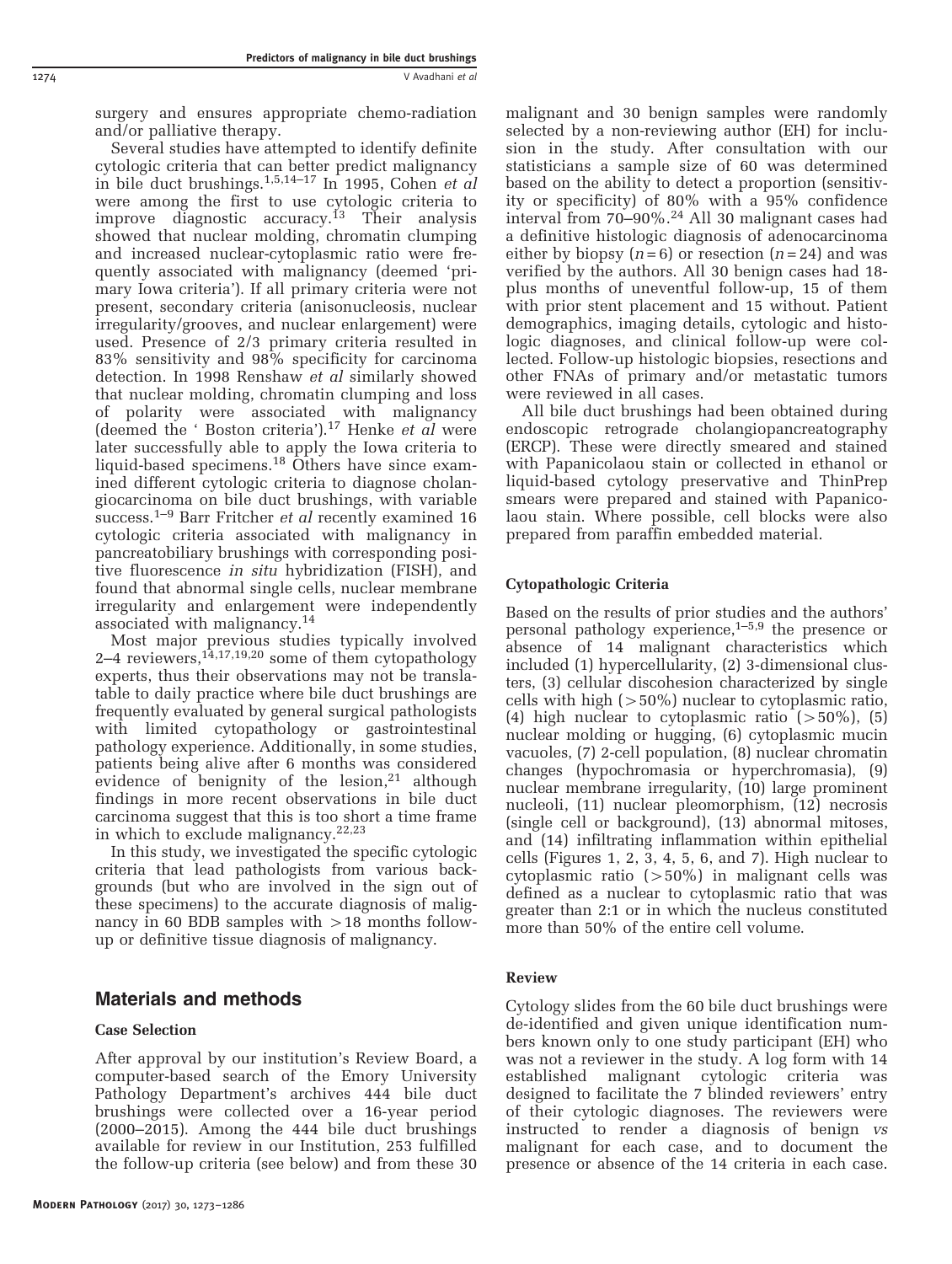v Avadhani et al 1275

<span id="page-2-0"></span>

Figure 1 (a,b) Three-dimensional clusters of malignant cells with high nuclear to cytoplasmic ratio, hyperchromasia, nuclear contour irregularity and prominent nucleoli. Note the clinging tumor diathesis in (b) (Papanicolaou stain, magnification × 200).



Figure 2 (a,b) Clusters of malignant cells with marked nuclear pleomorphism, 4-fold anisonucleosis, high nuclear to cytoplasmic ratio and hyperchromasia (Papanicolaou stain, magnification  $\times 200$  (a) and  $\times 400$  (b)).

The 7 reviewers included 3 fellowship-trained cytopathologists (MDR, KH,UK- reviewers 1, 2, and 6), 2 surgical pathologists with pancreatobiliary pathology expertise (one gastrointestinal pathology fellowship-trained with limited cytology experience (AK; reviewer 3) and the other an oncology fellowship-trained pathologist with expertise in pancreatobiliary pathology who routinely signed out pancreatobiliary cytology (VoA; reviewer 4)), 1 general surgical and genitourinary pathology-trained pathologist with sign out responsibility in cytopathology (AOO; reviewer 5) and 1 cytopathology

fellow with 3 months of training (VaA; reviewer 7). Reviewers were blinded to all clinical or radiologic information, histologic diagnoses, patient outcome, as well as other reviewers' diagnoses. All 60 BDB samples were then blindly reviewed, corresponding log forms were completed and ultimately tabulated.

#### Statistical Analysis

The utilization of the 14 characteristics in the accurate cytologic diagnosis by the 7 reviewers was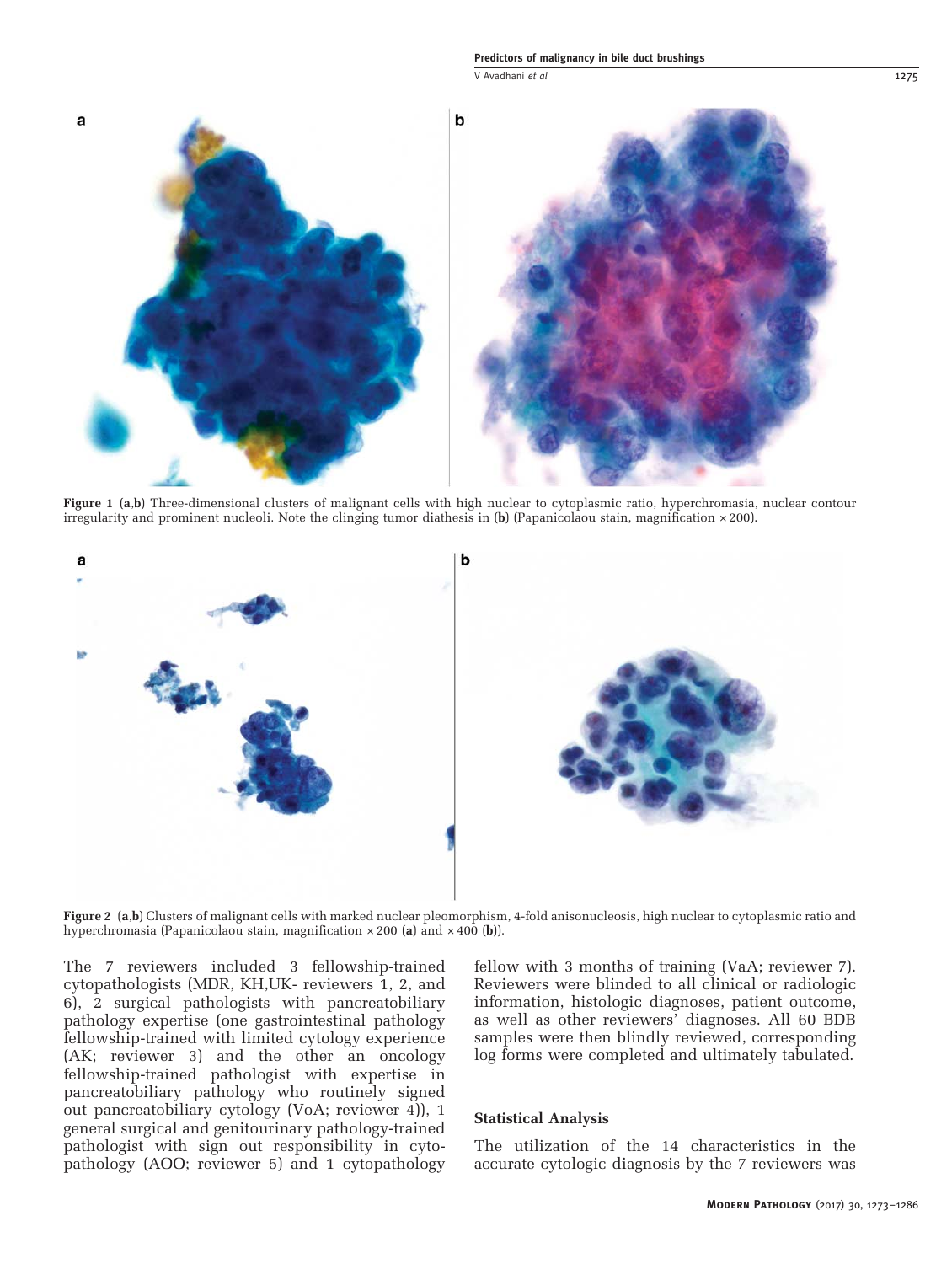<span id="page-3-0"></span>



Figure 3 (a,b) These malignant cells range from hyperchromatic (a) to hypochromatic (b) and have large circumscribed intracytoplasmic mucin vacuoles that focally displace their nuclei eccentrically (Papanicolaou stain, magnification × 200).



Figure 4 (a,b) These malignant cells are crowded and overlapping with high nuclear to cytoplasmic ratio, marked nuclear contour irregularity and change in chromatin pattern, with hyperchromasia (in a) and hypochromasia (in b) as well as focal cellular dissociation and intracytoplasmic mucin vacuoles (in a). Prominent red nucleoli are also present in  $(b)$  (Papanicolaou stains, magnification  $\times$  400).

analyzed through different approaches. To be able to perform the statistical analysis our expert statisticians (MG, LD, and AF) determined that a 'gold standard' would need to be developed to determine the presence or absence of the 14 characteristics. In this manuscript, we present results using three different reviewer groups as 'gold standard'. In the primary analysis, agreement by two of three cytopathologists (MDR, KH, UK) was used as the gold standard for the parameter validation, as all three cytopathologists were board certified and had similar or comparable years of experience (10, 7, and 11 years respectively). There were two samples where one of the cytopathologists reported the sample as non-diagnostic and did not review the criteria. In these samples, agreement was based on 2/2 reviewers and if the reviewers did not agree, then the characteristic was considered inconclusive and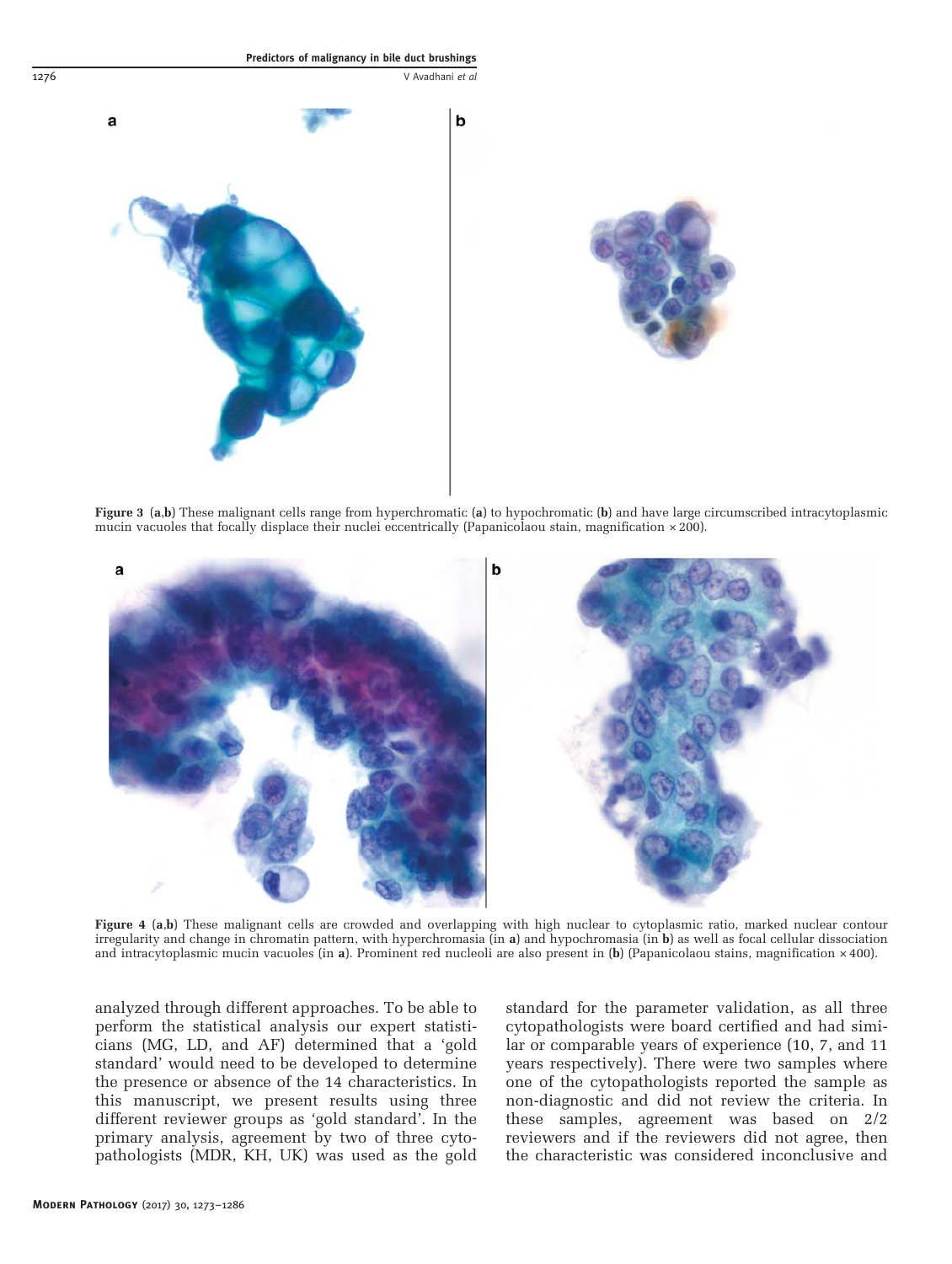V Avadhani *et al* 1277

<span id="page-4-0"></span>

Figure 5 (a,b) This examples of a 2-cell population shows a flat honeycomb sheet of evenly distributed benign columnar cells with low nuclear to cytoplasmic ratio and even chromatin distribution next to a crowded cluster of malignant cells with marked nuclear crowding and overlapping, high nuclear to cytoplasmic ratios and hyperchromasia (Papanicolaou stains, magnification × 200 (a) and magnification  $\times$  400 (b).

the sample was excluded from analysis of that particular characteristic. Separately, 'gold standards' based on agreement between any 4 of 7 reviewers (independent of cytopathology training and experience) was also determined as well as agreement between 7 of 7 reviewers. Agreement between 7 of 7 reviewers reflects the most stringent analysis because a characteristic is only considered present if all 7 reviewers identified it and absent if  $\langle 7 \rangle$ reviewers identified it.

A score based on the number of malignant characteristics present was calculated for each BDB sample and analyzed as a continuous variable. Sensitivity, specificity, and accuracy were evaluated for each cut point of this continuous variable to determine the cut point that maximized these proportions. Following this, once the parameters with strong association were established, then the potential value of combination of parameters were also tested by using backwards elimination approach, which was used to reduce the model containing all characteristics to the number of characteristics indicated by the best performing cut point to determine if a specific set of fewer variables could be used to determine a diagnosis. P-values for

differences between the malignant and benign groups were calculated using chi-square tests. Logistic regression was used to calculate odds ratios for individual characteristics and for malignancy score. All statistical tests used a P-value of  $< 0.05$  to determine significance. Analyses were conducted using SAS, version 9.4 (SAS Institute, Cary, NC, USA).

#### Results

#### Cytologic Findings Using Agreement by 2/3 Cytopathologists as the Gold Standard

Of the 14 malignant characteristics, only 11 were statistically significantly associated with malignancy while two were not (inflammation  $(P=0.4237)$  and necrosis  $(P=0.7188)$ ). Mitoses could not be evaluated because there was no agreement between 2 or more cytopathologists on the presence of characteristic in any of the 60 bile duct brushings [\(Table 1\)](#page-7-0). Among all malignant cases the most frequent characteristics (from greatest to least) were change in chromatin pattern (hypo/hyperchromasia (70%), nuclear irregularity (67%), pleomorphism (62%),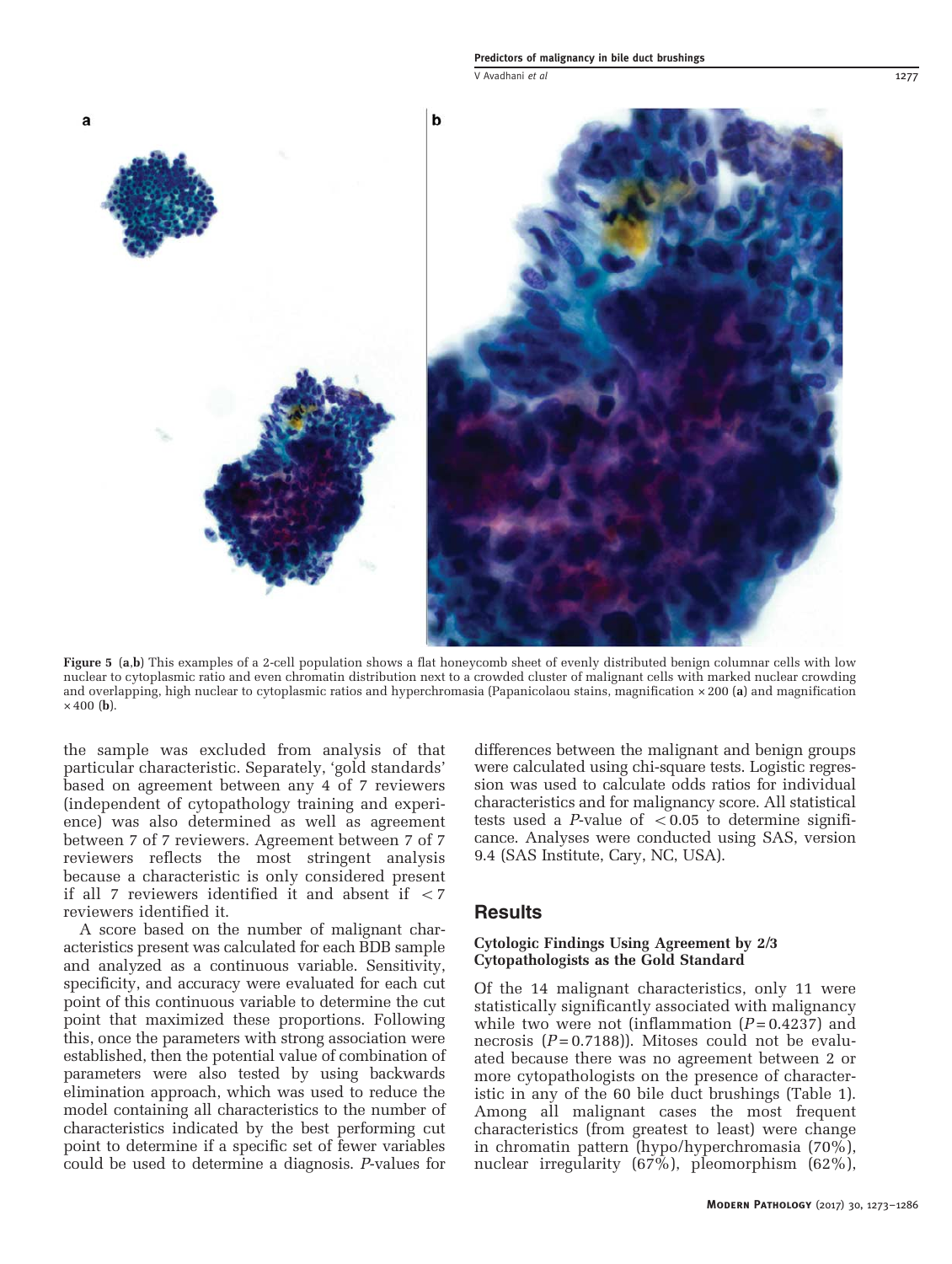<span id="page-5-0"></span>

Figure 6 (a) Cellular dissociation of single intact malignant cells (Papanicolaou stain, magnification × 200) with high nuclear cytoplasmic ratio ( $>50\%$ ) (b,c) are shown in these examples (Papanicolaou stains, magnification  $\times$  400).

2-cell population (57%), 3-dimensional clusters  $(52\%)$ , high nuclear to cytoplasmic  $(>50\%)$  ratio (48%), cytoplasmic mucin vacuoles (43%), inflammation (43%), cellular discohesion of cells with high N/C ratio (38%), hypercellularity (23%), prominent nucleoli (21%), and necrosis (17%).

Among benign cases, the frequency of malignant characteristics (from greatest to least) was infiltrating inflammation (33%), nuclear irregularity (13%), necrosis (13%), cytoplasmic mucin vacuoles (13%), 3-dimensional clusters (3%), cellular discohesion (3%), high N/C (3%), and pleomorphism (3%). There was no agreement between 2 or more cytopathologists on the presence of hypercellularity, nuclear molding, 2-cell population and prominent nucleoli in any of the benign cases.

Interestingly, among all 60 Bile duct brushings, 'necrosis' was recorded with similar frequency in malignant and benign cases (17% vs 13%, P-value 0.718). Inflammation was present in 33% of benign bile duct brushings and was greater in those without stents (40% vs 27%). The prevalence of malignant characteristics in all malignant and all benign Bile duct brushings as analyzed by the cytopathologists is summarized in [Figure 8](#page-8-0).

#### Modern Pathology (2017) 30, 1273–1286

### Cytologic Findings Using Agreement by 4/7 Reviewers as the Gold Standard

When agreement between 4/7 reviewers was used as the gold standard, 11/14 malignant characteristics were statistically significantly associated with a malignant diagnosis while two characteristics (inflammation  $(P=0.4051)$  and nuclear molding/ hugging  $(P = 0.1503)$  were not. Similar to the previous analysis, mitoses could not be evaluated. The prevalence of malignant characteristics in malignant and benign (stented and non-stented) bile duct brushings is summarized in [Table 1](#page-7-0).

#### Cytologic Findings Using Agreement by all 7 Reviewers as the Gold Standard

When agreement between all 7 reviewers was considered the gold standard, 4 malignant characteristics were statistically significantly associated with a malignant diagnosis (hypercellularity  $(P=0.0384)$ , change in chromatin pattern  $(P=0.0384)$ , nuclear irregularity ( $P = 0.0384$ ), pleomorphism ( $P = 0.0384$ )) ([Table 1](#page-7-0)). Nuclear molding or hugging, necrosis, and mitoses could not be evaluated because there were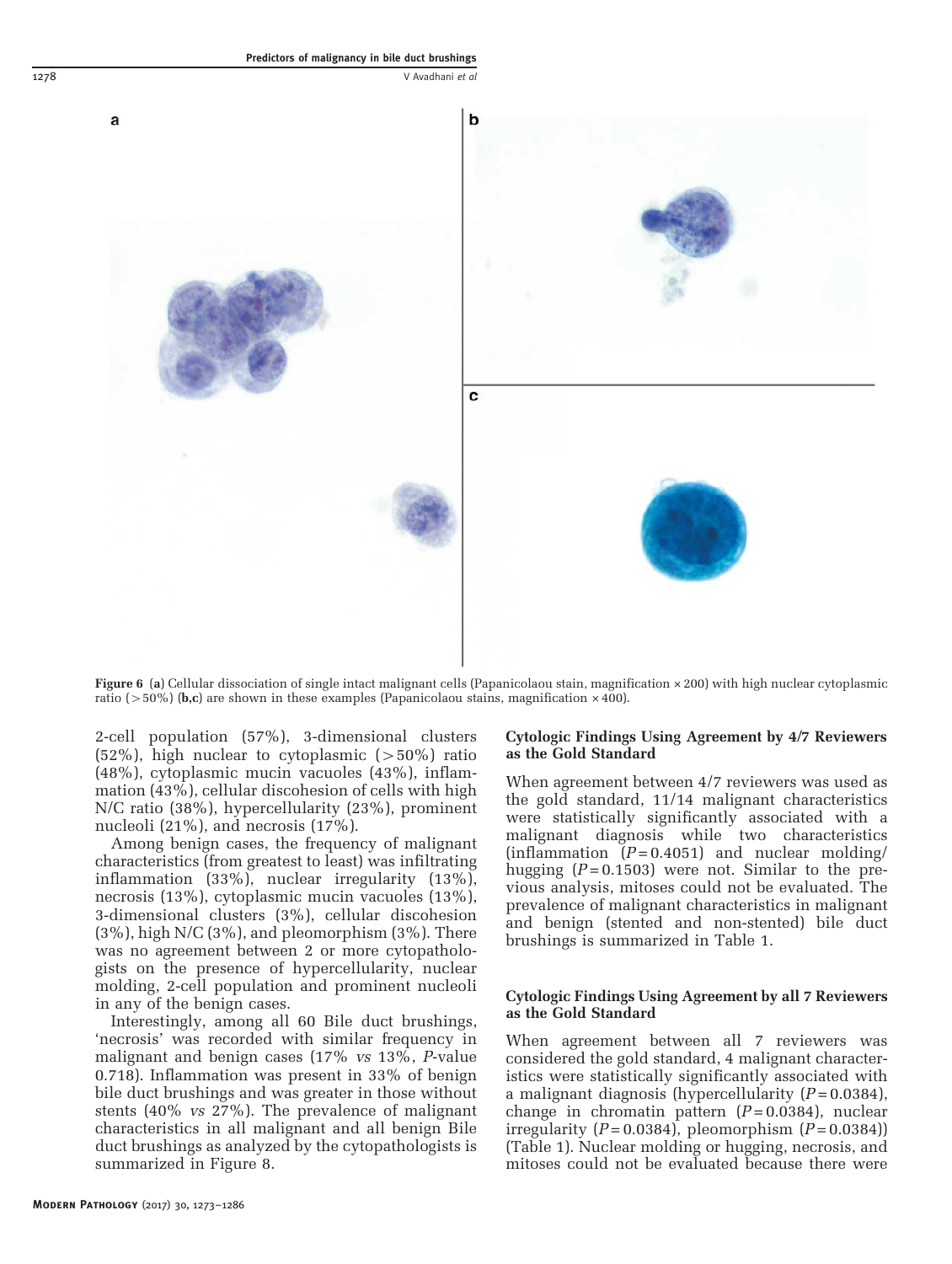#### Predictors of malignancy in bile duct brushings

V Avadhani et al 1279

<span id="page-6-0"></span>

Figure 7 (a) Drunken honeycomb sheet of crowded malignant cells with hypochromasia, irregular nuclei, prominent nucleoli and infiltrating neutrophils (Papanicolaou stain, magnification  $\times 200$ ). (b) This loose cluster of malignant cells shows marked nuclear irregularity, hyperchromasia, prominent nucleoli and single cell necrosis (Papanicolaou stain, magnification × 200). (c,d) These 3 dimensional cell clusters show prominent nuclear molding/hugging (Papanicolaou stain, magnification × 200 (c) and magnification × 400 (d)).

no samples where all 7 reviewers agreed on the presence of these characteristics.

#### Odds of Malignancy Based on Presence of Each Cytologic Characteristic

Using agreement by 2/3 cytopathologists, odds ratios could not be calculated for 5 of the 14 characteristics because they were not present in both benign and malignant cases. When odds ratios were calculated for the remaining 9 malignant characteristics, all were  $>1.00$  (range 1.30–47.46), indicating increased odds of malignancy if that specific characteristic was identified in a sample ([Table 2\)](#page-8-0). Nuclear pleomorphism had the highest odds ratio (OR): 47.46; 95% confidence interval (95% CI): 5.64, 399.29. The odds ratios for inflammation and necrosis were not statistically significant.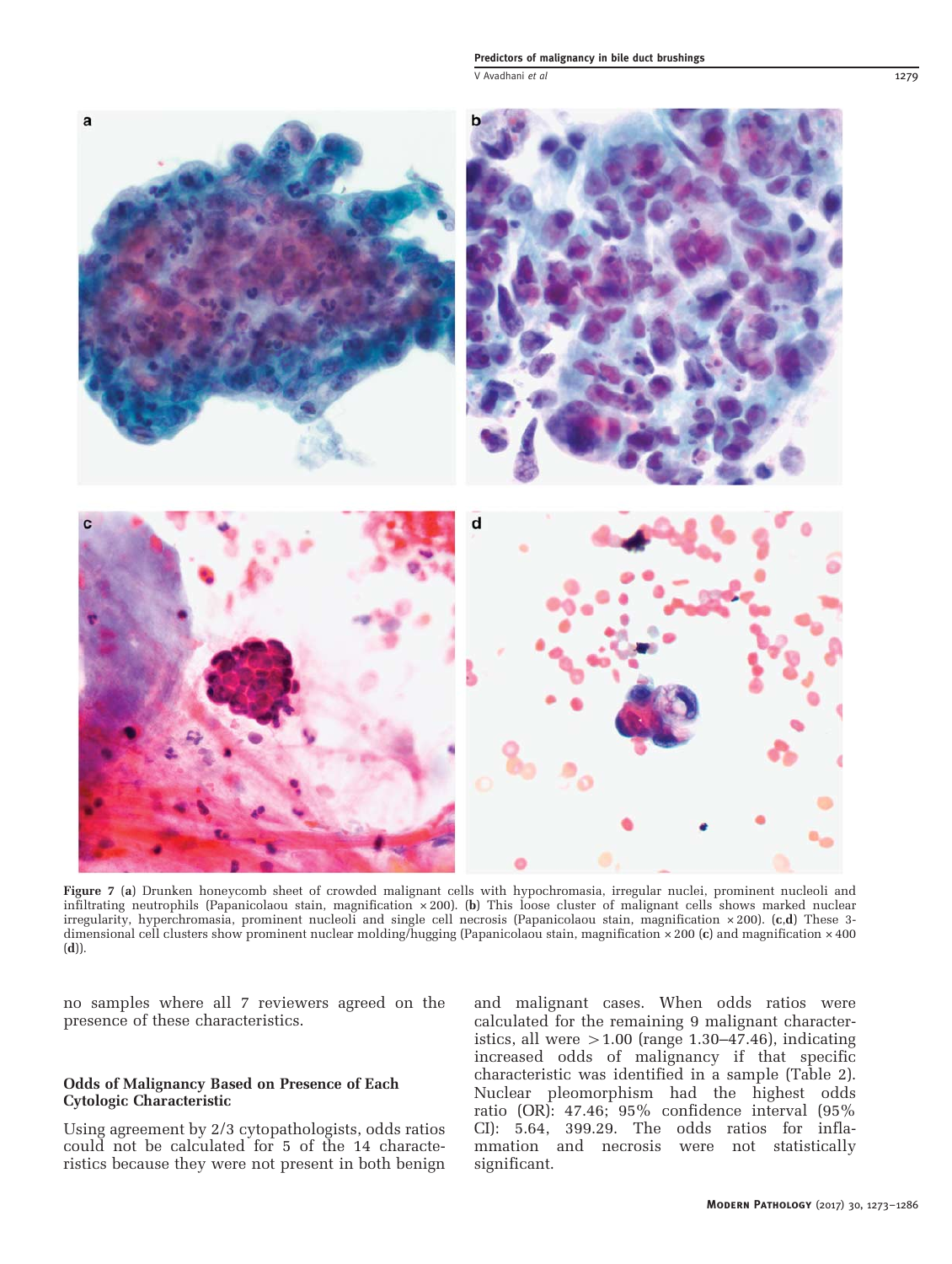<span id="page-7-0"></span>

|                                                                                                                                                                                                                 | All malignant cases %<br>$(n = 30)$ |                 |               | All benign cases % $(n=30)$                                                                                            |                     |                                                                          | without stent %<br>Benign cases<br>$(n = 15)$ |                      | Benign cases with<br>stent % $(n = 15)$                         |                                                                                   |                       | P-value             |        |
|-----------------------------------------------------------------------------------------------------------------------------------------------------------------------------------------------------------------|-------------------------------------|-----------------|---------------|------------------------------------------------------------------------------------------------------------------------|---------------------|--------------------------------------------------------------------------|-----------------------------------------------|----------------------|-----------------------------------------------------------------|-----------------------------------------------------------------------------------|-----------------------|---------------------|--------|
| Characteristic                                                                                                                                                                                                  | Number of reviewers                 |                 |               | Number of reveiwers                                                                                                    |                     |                                                                          |                                               |                      | Number of reviewers                                             |                                                                                   |                       | Number of reviewers |        |
|                                                                                                                                                                                                                 | <b>DLK</b><br>$2/3$ C               | 4/7             | 7/7           | 2/3 CYTO                                                                                                               | 4/7                 | 7/7                                                                      | 2/3 CYTO                                      | 4/7                  | 2/3 CYTO                                                        | 4/7                                                                               | 2/3 CYTO <sup>a</sup> | $\sqrt[4]{t}$       | 7/7    |
| Hypochromasia/hyperchromasia (change in chromatin)                                                                                                                                                              |                                     |                 |               |                                                                                                                        | $\overline{ }$      |                                                                          |                                               |                      |                                                                 |                                                                                   | < 0.000               | < 0.000             | 0.0384 |
| Nuclear irregularity                                                                                                                                                                                            |                                     |                 | 13            | $\frac{3}{2}$                                                                                                          | $\overline{1}$      |                                                                          |                                               | $\frac{3}{2}$        | $\overline{ }$                                                  |                                                                                   | < 0.0001              | 0.0007              | 0.0384 |
| Nuclear pleomorphism                                                                                                                                                                                            |                                     | R R 13 3        |               | m m o m                                                                                                                |                     | $\begin{array}{c} \circ \circ \circ \circ \circ \circ \circ \end{array}$ | 20N002N4000                                   | $\circ$              | $\circ$                                                         |                                                                                   | < 0.000               | ${}< 0.000$         | 0.0384 |
| 3-D architecture                                                                                                                                                                                                | S                                   |                 |               |                                                                                                                        |                     |                                                                          |                                               |                      |                                                                 | $\circ$                                                                           | < 0.0001              | < 0.000             | 0.3132 |
| 2-Cell population                                                                                                                                                                                               |                                     | 8               |               |                                                                                                                        |                     |                                                                          |                                               |                      | $\circ \circ \circ$                                             | $\circ$                                                                           | < 0.0001              | < 0.000             | 0.1503 |
| High nuclear to cytoplasmic ratio $(>50\%)$                                                                                                                                                                     |                                     | $\overline{40}$ |               |                                                                                                                        |                     |                                                                          |                                               |                      |                                                                 |                                                                                   | < 0.0001              | 0.0006              | 0.3132 |
| Cytoplasmic mucin vacuoles                                                                                                                                                                                      |                                     | 7.3588882       | 200000000     | 13                                                                                                                     | $O$ $O$ $O$ $O$ $O$ |                                                                          |                                               |                      | $\mathbb{C} \circ \mathbb{C} \circ \mathbb{C} \circ \mathbb{C}$ | $\begin{array}{ccc}\n0 & 0 & 0 & 0 & 0 & 0 \\ 0 & 0 & 0 & 0 & 0 & 0\n\end{array}$ | 0.0099                | 0.0002              | 0.1503 |
| Cellular discohesion                                                                                                                                                                                            | S                                   |                 |               |                                                                                                                        |                     |                                                                          |                                               |                      |                                                                 |                                                                                   | 0.0010                | 0.0005              | 0.3132 |
| Infiltrating inflammation<br>Hypercellularity                                                                                                                                                                   |                                     |                 |               | $\begin{array}{c} \mathfrak{m} \ \mathfrak{m} \ \mathfrak{m} \ \mathfrak{a} \ \mathfrak{c} \ \mathfrak{c} \end{array}$ | 27                  | $\frac{1}{2}$ 0                                                          |                                               | $\frac{1}{20}$ 0 0 0 |                                                                 |                                                                                   | 0.4237                | 0.4051              | 0.6404 |
|                                                                                                                                                                                                                 | ä                                   |                 | $\frac{3}{2}$ |                                                                                                                        | $\circ \circ \circ$ |                                                                          |                                               |                      |                                                                 |                                                                                   | 0.0048                | 0.0011              | 0.384  |
| Prominent nucleoli                                                                                                                                                                                              | $\mathbf{c}$                        |                 | $\infty$      |                                                                                                                        |                     |                                                                          |                                               |                      |                                                                 |                                                                                   | 0.0085                | 0.0098              | 0.3132 |
| Nuclear molding or hugging                                                                                                                                                                                      | $\bar{\circ}$                       |                 | $\circ$       |                                                                                                                        |                     | $\circ \circ \circ$                                                      |                                               |                      |                                                                 |                                                                                   | 0.0099                | 0.1503              | I      |
| Necrosis                                                                                                                                                                                                        |                                     |                 | $\circ$       | $\frac{3}{2}$                                                                                                          | $\circ$             |                                                                          | 13                                            | $\circ$              | $_{13}$                                                         |                                                                                   | 0.7188                | 0.0384              | I      |
| Abnormal mitoses                                                                                                                                                                                                |                                     | $\circ$         | $\circ$       | $\circ$                                                                                                                |                     |                                                                          | $\circ$                                       |                      |                                                                 |                                                                                   | I                     | I                   |        |
| <sup>a</sup> P-value for comparison of prevalence in malignant ( $n=30$ ) vs benign cases ( $n=30$ ) when 2/3 cytopathologists.<br><sup>C</sup> 7/7 reviewers agreed on diagnosis.<br>$D_{\geq 4/7}$ reviewers. |                                     |                 |               |                                                                                                                        |                     |                                                                          |                                               |                      |                                                                 |                                                                                   |                       |                     |        |

Predictors of malignancy in bile duct brushings

#### Prevalence Score of Malignant Characteristics in Malignant and Benign Bile Duct Brushings

When each malignant characteristic that was present was given a numerical weight of '1' point, based on agreement between 2/3 cytopathologists, the optimum number of characteristics needed to achieve an accurate diagnosis was investigated and was found to be  $\geq$  3' ([Table 3\)](#page-9-0). In this analysis, characteristics that were not significantly associated with a malignant diagnosis (inflammation, necrosis and mitoses) were excluded so the score had a possible range of 0–11. Additionally, when various score cut points were evaluated, the ' $\leq$  2 compared with  $\geq$  3' malignant characteristics cut point resulted in the best combination of sensitivity (70%), specificity (97%), and accuracy (83%), but above that cut point (as the number of characteristics increased) overall specificity increased but accuracy and sensitivity decreased ([Table 4\)](#page-9-0). Of the 22 bile duct brushings with  $\geq$  3 malignant characteristics, only 1 patient's sample turned out to be benign (5%) on long-term follow-up. This patient was a 70-year-old female in whom 2 of 3 cytopathologists and one GI pathologist identified 7 malignant characteristics [\(Figure 8\)](#page-8-0). However, despite prolonged follow-up of 55 months she was alive with no clinical or radiologic evidence of pancreatobiliary tract malignancy. In retrospect, we now conclude that this case represents one of the mimickers of carcinoma that we now refer to as detachment atypia. The features of this type of atypia elucidated by this study include clustered or crowded epithelial cells, without true 3-dimensionality and with increased nuclear to cytoplasmic ratio sometimes approaching, but not exceeding 50%. Additionally in these examples single intact cells with increased nuclear to cytoplasmic ratio cells, with smooth nuclear contours, hyperchromasia and small but distinct nucleoli are also seen [\(Figure 9](#page-10-0)).

Twenty-three of 30 (77%) benign samples had none of the 11 statistically significant malignant characteristics. Interestingly, 7 (23%) malignant bile duct brushings lacked all 11 characteristics when agreement by 2/3 cytopathologists was used as the gold standard [\(Table 3](#page-9-0)). When these 7 cases were later blindly re-reviewed by all 7 reviewers malignancy characteristics were indeed identifiable to a variable degree by several reviewers. Indeed, 3 or more malignant characteristics were identified by at least 2 reviewers in all 7 cases (range 3–8 characteristics/case). Re-review of the two cases that initially had only 1 malignant characteristic (per agreement between 2 of 3 cytopathologists) revealed 4–9 characteristics (mean of 6 characteristics) in one case and only 1 characteristic (mucin vacuoles) in the other. It is likely that although the latter case had a malignant biopsy there were no malignant cells on the bile duct brushing.

reviewers agreed

Using different gold standards (agreement by 2/3 cytopathologists vs agreement by  $\geq 4/7$  reviewers) the  $\geq$  3' cut point remained the best one with

Table 1 Prevalence of malignant characteristics in benign and malignant bile duct brushings

Prevalence of malignant characteristics in benign and malignant bile duct brushings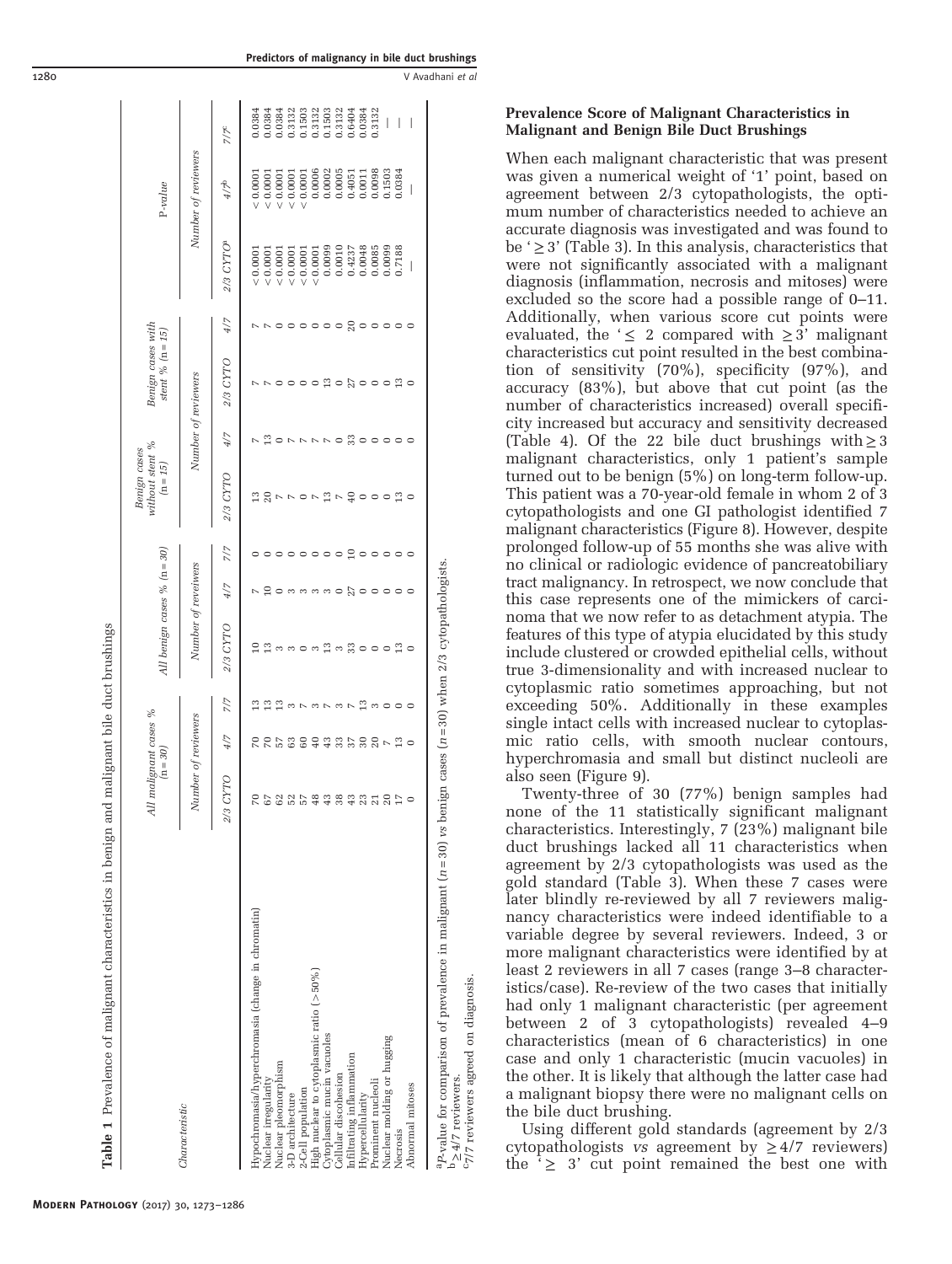V Avadhani et al 1281

<span id="page-8-0"></span>

Figure 8 Using agreement by 2 of 3 cytopathologists as the initial gold standard 11 of 14 cytologic characteristics emerged as being statistically significantly more prevalent in malignant vs benign bile duct brushings, except for necrosis, abnormal mitoses and inflammation (red arrows) which showed no significant difference between benign and malignant cases.

|  |  |  | Table 2 Most helpful characteristics based on greatest odds of malignancy |  |  |  |  |  |  |  |
|--|--|--|---------------------------------------------------------------------------|--|--|--|--|--|--|--|
|--|--|--|---------------------------------------------------------------------------|--|--|--|--|--|--|--|

|                                              |            | Using agreement by 2/3 cytopathologists |           | Using agreement by 4/7 reviewers |             |           |  |
|----------------------------------------------|------------|-----------------------------------------|-----------|----------------------------------|-------------|-----------|--|
| <i>Characteristic</i>                        | Odds ratio | $95\%$ CI                               | $P-value$ | Odds ratio                       | 95% CI      | $P-value$ |  |
| 3-D architecture                             | 31.06      | 3.72-259.28                             | 0.0015    | 50.09                            | 5.97-420.36 | 0.0003    |  |
| Nuclear pleomorphism                         | 47.46      | 5.64-399.29                             | 0.0004    |                                  |             |           |  |
| 2-Cell population <sup>a</sup>               |            |                                         |           | 43.50                            | 5.21-363.52 | 0.0005    |  |
| Chromatin pattern changes                    | 21.00      | 5.05-87.37                              | < 0.0001  | 32.67                            | 6.38-167.27 | < 0.0001  |  |
| High nuclear to cytoplasmic ratio $($ > 50%) | 27.06      | 3.24-225.92                             | 0.0023    | 19.33                            | 2.31-161.54 | 0.0063    |  |
| Cytoplasmic mucin vacuoles                   | 4.97       | 1.39-17.82                              | 0.014     | 22.17                            | 2.66-184.74 | 0.0042    |  |
| Irregular nuclear contours                   | 13.00      | 3.55-47.98                              | 0.0001    | 21.00                            | 5.05-87.37  | < 0.0001  |  |
| Cellular discohesion                         | 17.72      | 2.11-149.11                             | 0.0082    |                                  |             |           |  |
| Less helpful characteristics b               |            |                                         |           |                                  |             |           |  |
| Hypercellularity <sup>a</sup>                |            |                                         |           |                                  |             |           |  |
| Prominent nucleoli <sup>a</sup>              |            |                                         |           |                                  |             |           |  |
| Nuclear molding or hugging <sup>a</sup>      |            |                                         |           |                                  |             |           |  |

Abbreviation: BDB, bile duct brushing.

<sup>a</sup>ORs and CIs cannot be estimated when no sample in one or both of final outcome groups had the characteristic of interest.

bThese characteristics were less helpful because they had incalculable odds ratios secondary to lower frequency in malignant brushings and/or complete absence in benign brushings.

identical sensitivity (70%), specificity (97%) and accuracy (83%) rates for both gold standards ([Table 4](#page-9-0)). When agreement between 2/3 cytopathologists was used as the gold standard, the odds of malignancy increased 1.82-fold (95% CI: 1.29, 2.26) with each additional parameter. This figure was increased to 2.14-fold (95% CI: 1.36, 3.36) when agreement by 4 or more reviewers was analyzed as the gold standard. Based on the identified cut point of 3 characteristics, backwards elimination identified chromatin pattern, nuclear irregularity, and pleomorphism as the three characteristics that may be the most useful in determining a diagnosis (all three Pvalues  $\langle 0.001$ . Based on the gold standard of agreement between 4/7 reviewers, the sensitivity for the presence of all three characteristics was 57%,

the specificity was 100%, and the accuracy was 78%. When agreement between 2/3 cytopathologists was used as the gold standard, the sensitivity was 43%, the specificity was 97%, and the accuracy was 70%. These numbers proved to be lower than when any 3 of 11 parameter was utilized.

#### Reviewer Performance Using the Presence of  $\geq$  3 Malignant Characteristics

We also sought to determine if there was a difference in performance between experienced  $(n=4)$  and inexperienced  $(n=3)$  reviewers when utilizing malignant characteristics, based on the identification of 3 or more malignant characteristics cut point. The most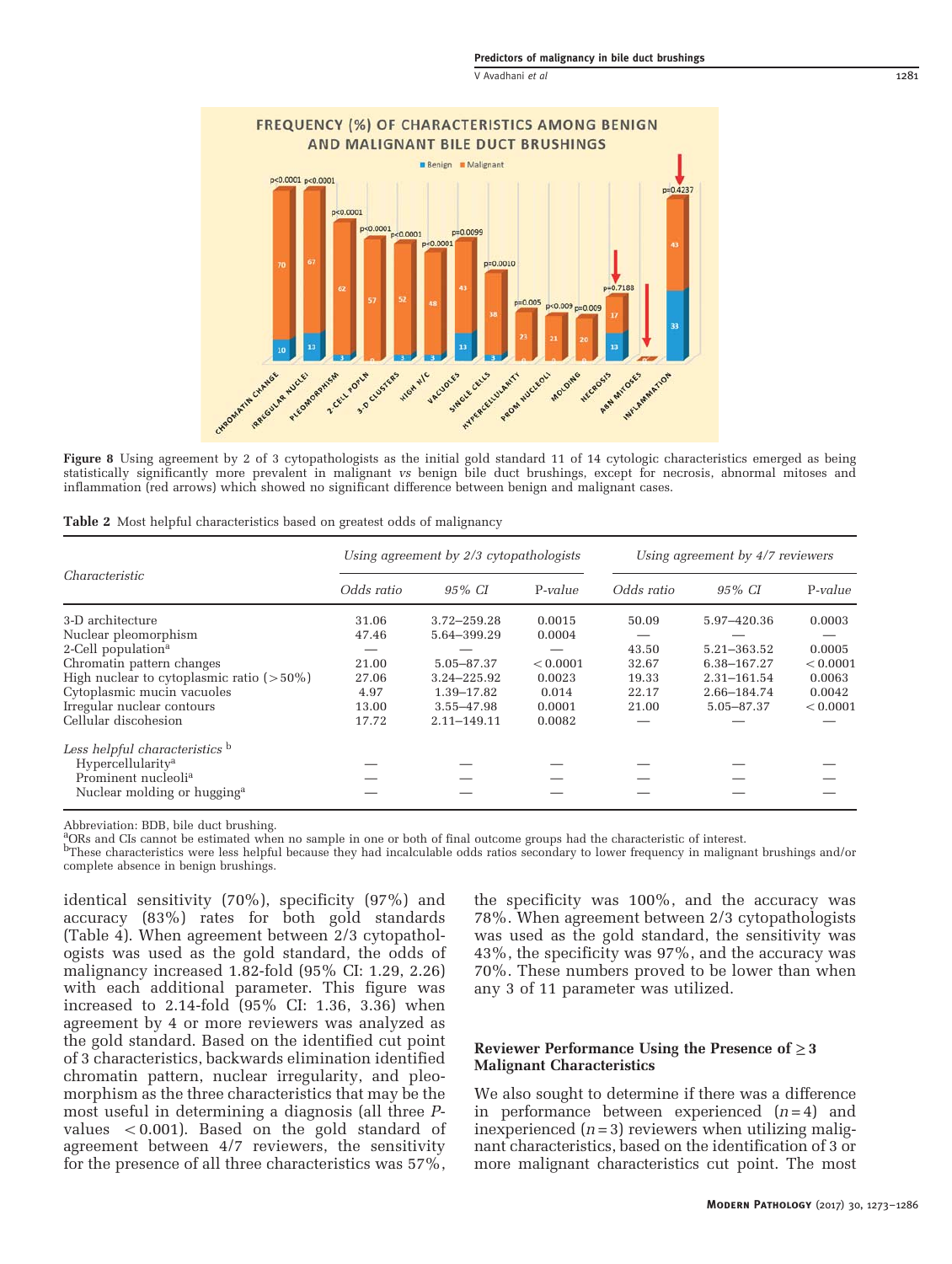experienced reviewers were the board-certified cytopathologists (reviewers 1, 2 and 6) and the oncologic pathologist who routinely signed out pancreatobiliary cytology samples (reviewer 4, VoA). The least experienced reviewers were defined as the reviewers who rarely examined pancreatobiliary cytology specimens including one GI pathologist, the genitourinary pathologist and the cytopathology fellow with 3 months of training (reviewers 3, 5, and 7). Using a cut point of identification of≥3 malignant characteristics, more experienced reviewers had a mean sensitivity of 69% (range 60–77%), specificity of 85% (range 77–93%) and accuracy of 77% (range (74–80%). Less experienced reviewers had a higher mean sensitivity of 73% (range 67–83%), lower mean specificity of 77% (range 66–90%) and slightly lower accuracy of 75% (range 73–78%) compared with more experienced reviewers. Individual reviewer performance is summarized in [Table 5](#page-10-0).

# **Discussion**

While the identification of malignant characteristics in bile duct brushings would theoretically appear to

Table 3 Prevalence scores of malignant characteristics in malignant and benign bile duct brushings

| Score <sup>a</sup> | Malignant $\ln$ (%) | <i>Benign</i> $n$ $(\%)$ | $P-value$ |
|--------------------|---------------------|--------------------------|-----------|
| 0                  | 7(23)               | 23 (77)                  | < 0.0001  |
| 1                  | 2(33)               | 4(67)                    | 0.2501    |
| 2                  | 0(0)                | 2(100)                   |           |
| 3                  | 2(100)              | 0(0)                     |           |
| 4                  | 2(100)              | 0(0)                     |           |
| 5                  | 1(100)              | 0(0)                     |           |
| 6                  | 2(100)              | 0(0)                     |           |
| 7                  | 2(67)               | $1(33)^{b}$              | 0.2501    |
| 8                  | 8(100)              | 0(0)                     | < 0.0001  |
| 9                  | 3(100)              | 0(0)                     |           |
| 10                 | 1(100)              | 0(0)                     |           |

aScore calculation excludes inflammation, necrosis, and abnormal mitoses.

<sup>b</sup>See [Figure 8](#page-8-0) for illustrations of this case.

be a straightforward process, it is clearly a challenge for pathologists, and for general surgical pathologists in particular. While ancillary studies such as UroVysion FISH and immunohistochemistry are promising, they are not foolproof and are not widely available. Therefore, the identification of specific and reproducible morphologic characteristics should improve pathologist performance in identifying more malignant tumors.

We examined the strength of several wellestablished and some less well appreciated cytologic characteristics in identifying pancreatobiliary tract malignancy in bile duct brushings. Not surprisingly we found that, in order of (descending) proportion, change in chromatin pattern, nuclear irregularity, pleomorphism, 2-cell population, and 3-dimensional clusters were extremely helpful in accurately identifying malignancy in these specimens and were present in over 50% of cases, based on agreement between 2/3 cytopathologists. Other studies have also found nuclear irregularity and chromatin changes to be significantly helpful in identifying malignancy.<sup>[13,16,19](#page-12-0)</sup> High nuclear to cytoplasmic ratio and cellular discohesion (present in 38–48% of our cases) were also very helpful in our study. While prominent nucleoli are supportive of malignancy, they were not commonly identified in our malignant cases (20–28%). Layfield,<sup>[1](#page-12-0)</sup> Nakajima<sup>[15](#page-12-0)</sup> and Waugh  $et$   $al^{19}$  $al^{19}$  $al^{19}$  found that while prominent nucleoli were an important malignant characteristic on both conventional smears and ThinPrep, they were not always a very sensitive marker (20%), a finding that is similar to our own study. While malignant characteristics are important, if they are only rarely present in malignant samples then their helpfulness in accurate diagnosis becomes questionable. Hence, the prevalence of helpful 'malignant' characteristics is even more critical. This is exemplified by 'abnormal mitoses' which are a known malignant characteristic but were surprisingly only rarely seen (0–2%) in our malignant bile duct brushings. Another unexpected finding in our study was the similar frequency of

Table 4 Sensitivity, specificity, accuracy of malignant characteristics scores using various cut points

|                                  |             | With agreement by 2/3 cytopathologists as gold<br>standard |          | With agreement by $\geq$ 4 reviewers as gold<br>standard |             |          |  |  |
|----------------------------------|-------------|------------------------------------------------------------|----------|----------------------------------------------------------|-------------|----------|--|--|
| Score <sup>a</sup> cut point     | Sensitivity | Specificity                                                | Accuracy | Sensitivity                                              | Specificity | Accuracy |  |  |
| 0 compared with $\geq 1$         | 77          | 77                                                         | 77       | 80                                                       | 87          | 83       |  |  |
| $\leq$ 1 compared with $\geq$ 2  | 70          | 90                                                         | 80       | 70                                                       | 93          | 82       |  |  |
| $\leq$ 2 compared with $\geq$ 3  | 70          | 97                                                         | 83       | 70                                                       | 97          | 83       |  |  |
| $\leq$ 3 compared with $\geq$ 4  | 63          | 97                                                         | 80       | 63                                                       | 97          | 80       |  |  |
| $\leq 4$ compared with $\geq 5$  | 57          | 97                                                         | 77       | 60                                                       | 97          | 78       |  |  |
| $\leq 5$ compared with $\geq 6$  | 53          | 97                                                         | 75       | 53                                                       | 100         | 77       |  |  |
| $\leq$ 6 compared with $\geq$ 7  | 47          | 97                                                         | 72       | 40                                                       | 100         | 70       |  |  |
| $\leq$ 7 compared with $\geq$ 8  | 40          | 100                                                        | 70       | 33                                                       | 100         | 67       |  |  |
| $\leq 8$ compared with $\geq 9$  | 13          | 100                                                        | 57       | 17                                                       | 100         | 58       |  |  |
| $\leq$ 9 compared with $\geq$ 10 | 3           | 100                                                        | 52       | 13                                                       | 100         | 57       |  |  |

aScore calculation does not include inflammation, necrosis, and mitoses as these were not statistically significant.

<span id="page-9-0"></span>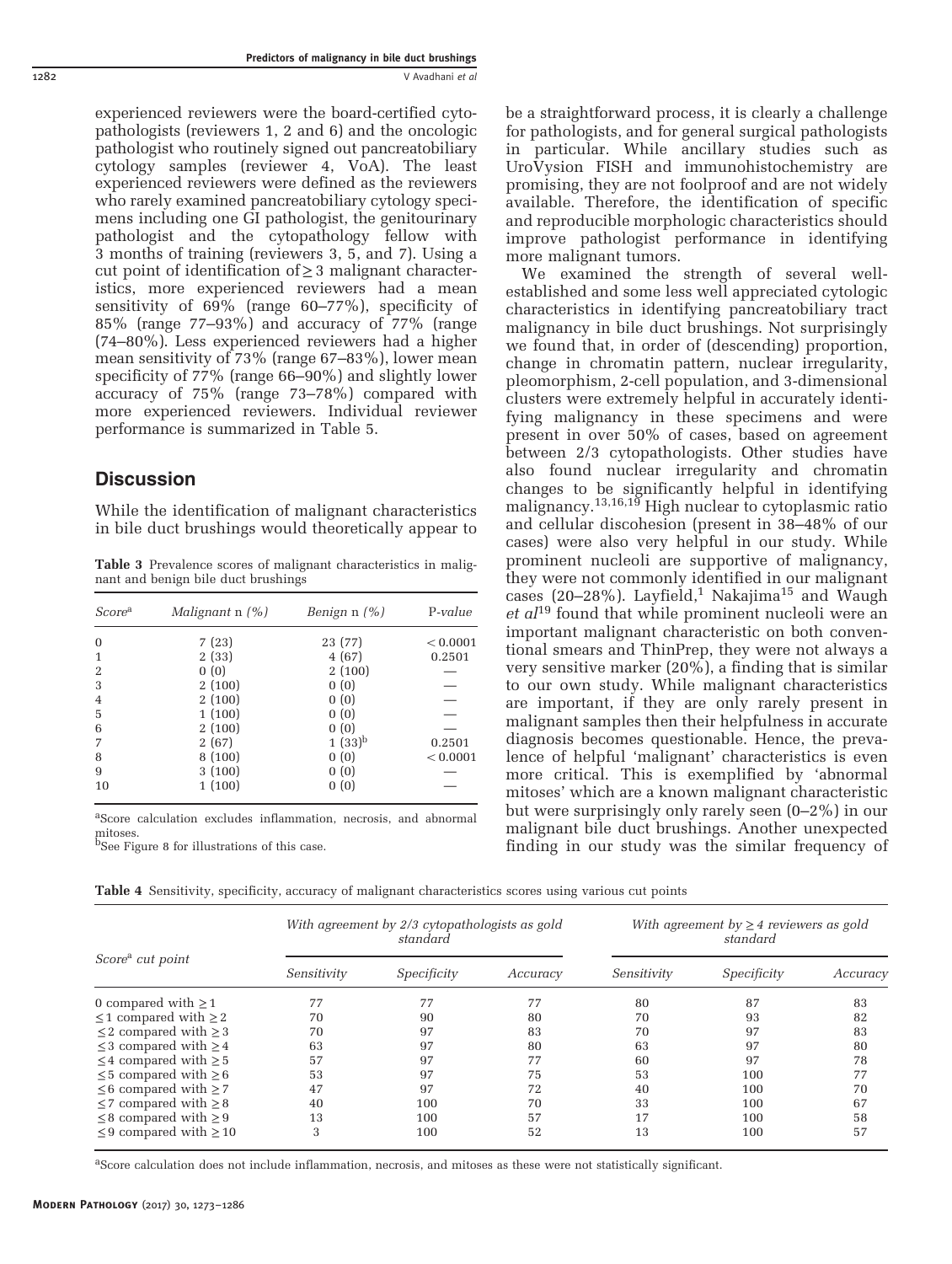<span id="page-10-0"></span>what is interpreted by practitioners as 'necrosis' in benign and malignant cases, which suggests that it is not as specific a marker of malignancy as previously thought by some.[7](#page-12-0) Others have also reported similar results.[13,14,16,19](#page-12-0)

Inflammation also had a similar frequency in benign and malignant bile duct brushings, making it less useful in the accurate identification of malignant brushings. However, it should be noted that acute inflammation (a finding typically assumed to represent a benign, reactive inflammatory process) should not be ignored in all cases, particularly when associated with other concerning malignant characteristics. We have previously reported on the fact that pancreatic ductal adenocarcinomas, particularly its micropapillary and undifferentiated subtypes,



Figure 9 Benign bile duct brushing with detachment atypia. This example was called 'malignant' by 2/3 cytopathologists, based on their identification of 7 malignant characteristics including 3 dimensionality, discohesive single cells with high nuclear to cytoplasmic ratio and change in chromatin. Although these atypical cells appear clustered they lack true 3-dimensionality and have increased nuclear to cytoplasmic ratio, approaching, but not exceeding 50% (Papanicolaou stain, magnification × 200). Rare single intact atypical cells with increased nuclear to cytoplasmic ratio, smooth nuclear contours, small but distinct nucleoli and hyperchromasia are present in the top right (Papanicolaou stain, magnification  $\times$  400).

may demonstrate marked intra-epithelial infiltration by so-called 'tumor-infiltrating' neutrophils.[25,26](#page-12-0) Pancreatic ductal adenocarcinoma may involve the bile ducts resulting in 'positive' bile duct brushings. Thus, the presence of infiltrating neutrophils should not be ignored in such samples until other malignant characteristics have been clearly excluded. Among the benign bile duct brushings we also noted that non-stented benign brushings had a higher prevalence of inflammation than stented ones, suggesting that stent placement and associated subsequent management protocols suppress loco-regional inflammation, an expected treatment-related phenomenon.

The current study shows that although certain typically 'malignant' characteristics were seen in some of our benign bile duct brushings (albeit infrequently), this would suggest that some features, particularly when used single-handedly, are unreliable stand-alone criteria for distinguishing benign from malignant brushings, similar to some previously published observations.[13,19](#page-12-0) Nonetheless, we were able to define 11 cytomorphologic characteristics that are statistically significant in separating malignant from benign bile duct brushings among both experienced and inexperienced pathologists. In fact, for every 1-point increase in the number of malignant characteristics identified per case there was an incremental increase in the odds of malignancy, and brushings with 8 or more characteristics all turned out to be malignant on resection or follow-up. However, when so many characteristics are expected to be present in a sample then test sensitivity drops significantly with an increase in false-negatives. In fact, the optimum number of criteria that struck the critical balance in this study was 3. When 3 or more malignant characteristics were identified the sensitivity, specificity and accuracy were 70%, 97% and 83%, respectively. Additionally, the minimal gain in specificity with use of 4 or more characteristics was at significant cost to sensitivity and accuracy. Unfortunately, there was no ideal numerical combination of any specific cytologic criteria that brought additional strength to the diagnostic algorithm. This may not be surprising

**Table 5** Reviewer performance using  $(\geq 3)$  score based on presence of malignant characteristics

|          |                     | Overall performance |              | Concordance between $(\geq 3)$ score and diagnosis |
|----------|---------------------|---------------------|--------------|----------------------------------------------------|
| Reviewer | Sensitivity $(\% )$ | Specificity $(\%)$  | Accuracy (%) | <sup>a</sup> Concordance $(\% )$                   |
|          | 67                  | 93                  | 80           | 98                                                 |
| 2        | 70                  | 77                  | 74           | 84                                                 |
| 3        | 83                  | 66                  | 74           | 93                                                 |
| 4        | 77                  | 80                  | 78           | 90                                                 |
| 5        | 70                  | 76                  | 73           | 95                                                 |
| 6        | 60                  | 90                  | 75           | 95                                                 |
| 7        | 67                  | 90                  | 78           | 93                                                 |
| Range    | $60 - 83$           | 66-93               | $73 - 80$    | 84-98                                              |
| Mean     | 71                  | 82                  | 76           | 93                                                 |

aIf a reviewer identified ≥3 malignant characteristics, they were highly likely to diagnose the sample as malignant.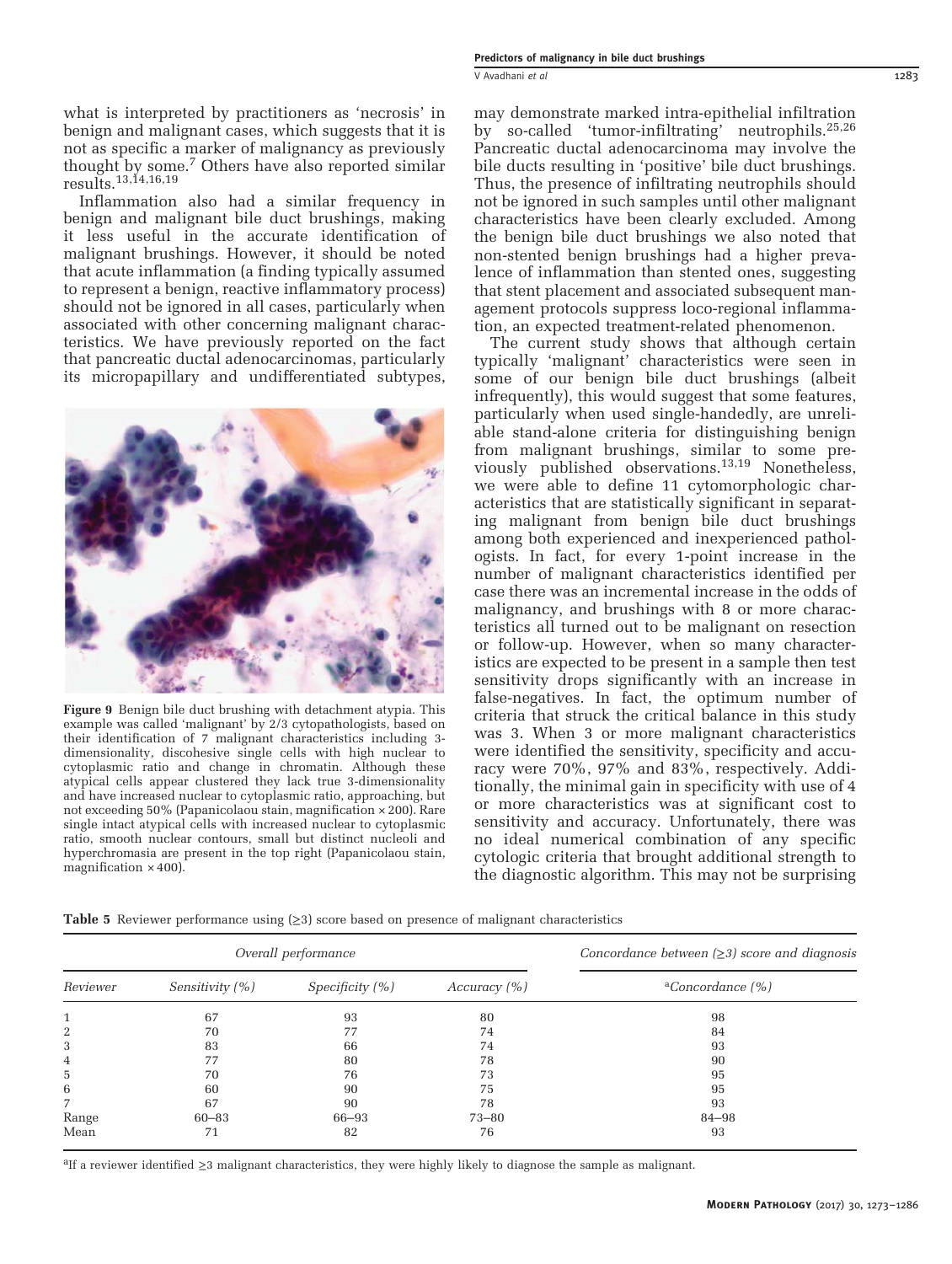1284 V Avadhani et al

considering that adenocarcinomas manifest a variety of morphologic patterns in different patients. Additionally, when one considers the failed attempts at discovery of a 'magical numerical combination of criteria' for other extensively studied diseases including rheumatic fever, Kawasaki disease or papillary thyroid carcinoma, it is no surprise that bile duct brushings are not unique in this arena and failed to yield a specific combined set of criteria for optimal accuracy.

Tumor differentiation also has a critical role in the identification of malignancy. Poorly differentiated carcinoma is typically not a diagnostic challenge but well-differentiated tumors can be cytologically bland and extremely difficult to distinguish from benign and/or reactive changes morphologically, particularly in patients with primary sclerosing cholangitis, inflammation, prior stenting or even chronic pancreatitis, which is partly responsible for the test's low sensitivity. The Papanicolaou Society of Cytopathology recently published standardized reporting terminology for the sign out of pancreatobiliary cytology.[27](#page-12-0) However, no specific cytologic criteria were defined for bile duct brushings in their study. Robins et al evaluated 19 cytologic criteria in pancreatic fine needle aspiration and suggested 3 major (overlapping nuclei, nuclear irregularity and chromatin clearing and/or clumping) and 4 minor (single epithelial cells, necrosis, mitoses and nuclear enlargement) criteria for improved sensitivity and specificity, $28 \sin \theta$  $28 \sin \theta$  similar to the criteria our study elucidated. Their study was based on conventional smears, while most current bile duct brushings are made using liquid-based preparations. Waugh et al evaluated 100 ThinPrep bile duct brushings in search of useful malignant characteristics, and found that only nuclear features and patient age were statistically significant in separating benign from malignant cases[.19](#page-12-0) Additionally, 38% of their benign cases were misdiagnosed as malignant by at least one of four reviewers. Unlike Waugh et al,<sup>[19](#page-12-0)</sup> we found that cellular discohesion, 3-dimensional architecture and mucin vacuoles were additionally useful features and we included both ThinPrep and conventional smears in our study. We found that type of preparation had no significant effect on diagnosis.

While many studies used a small numbers of reviewers our study based the presence or absence of characteristics on agreement not only by three fellowship-trained cytopathologists but also agreement by non-cytopathologists who perform bile duct brushing evaluations in their daily practice, and found that the same criteria could be successfully applied by all seven pathologists, despite lack of formal cytopathology training. On the other hand, not surprisingly, experience played a role in reviewers' performance with more experienced reviewers having slightly higher specificity and accuracy rates than inexperienced ones. This implies that general surgical pathologists and others who less frequently sign out bile duct brushings could still be

trained to correctly identify characteristics, thus maximizing sensitivity, specificity and accuracy of diagnosis.

The search for improvements in diagnostic accuracy of bile duct brushings has led some to suggest triple testing (brush cytology, fluorescence in situ hybridization (FISH) and forceps biopsy) which has better accuracy, 82% sensitivity, 100% specificity, 100% positive predictive value, and 87% negative predictive value than brushing alone.<sup>[29,30](#page-12-0)</sup> However, these studies had sufficient specimen cellularity for additional testing, which is often not the case in clinical practice.<sup>[1,31](#page-12-0)[,32](#page-13-0)</sup> UroVysion FISH has proven helpful in evaluating pancreatobiliary cytology specimens.<sup>[14,29,](#page-12-0)[33](#page-13-0)</sup> Its' sensitivity  $(42.9\%)$  was significantly higher than that of routine cytology (20.1%)  $(P<0.001)$  and had identical specificity (99.6%).<sup>34</sup> A newer pancreatobiliary tract specific FISH probe that targets 1q21, 7p12, 8q24, and 9p21 detects significantly more cancers than UroVysion FISH (65% vs 46%;  $P < 0.001$ ) with similar specificity (93% vs 91%).[35](#page-13-0) However FISH poses technical and financial challenges. Immunohistochemistry is another useful adjuvant study in bile duct brushing assessment.<sup>[36](#page-13-0)</sup> Over 50% of biliary cancers showed a maspin +/IMP3+/S100P+/pVHL − staining profile, and 20% showed a maspin+/IMP3 − /S100P+/pVHL − profile in one study.[37](#page-13-0) However immunohistochemistry lacks specificity, hence, identifying key morphologic characteristics as we did in this study will go a long way in improving test sensitivity without compromising specificity. Along those lines, in this costcontainment era, the assessment of 'risk of malignancy' by conventional cytology will likely be favored over other more expensive ancillary tests such as immunohistochemistry and FISH, hence the additional importance of more useful cytomorphologic criteria.

In conclusion, we evaluated specific cytologic criteria of malignancy in the diagnosis of carcinoma on bile duct brushings and found 11 malignant characteristics (hypo/hyperchromasia, nuclear irregularity, nuclear pleomorphism, presence of 2-cell population, 3-dimensional architecture, high nuclear cytoplasmic ratio  $(50\%)$ , hypercellularity, cytoplasmic mucin, nuclear molding, discohesion, and presence of prominent nucleoli) to be very helpful in identifying malignancy. In fact, for every 1-point increase in number of characteristics, the odds of malignancy increased 2-fold. These characteristics were recognizable by both users with and without experience and training in cytopathology. Moreover, in evaluating the number of malignant characteristics, we determined that if  $\geq$  3 malignant characteristics were identified, sensitivity, specificity, and accuracy of a malignant diagnosis were maximized. However, we were unable to identify a set of three specific criteria that could be used in combination to improve diagnostic accuracy. The criteria we evaluated are equally applicable by both very experienced and less experienced pathologists. Hence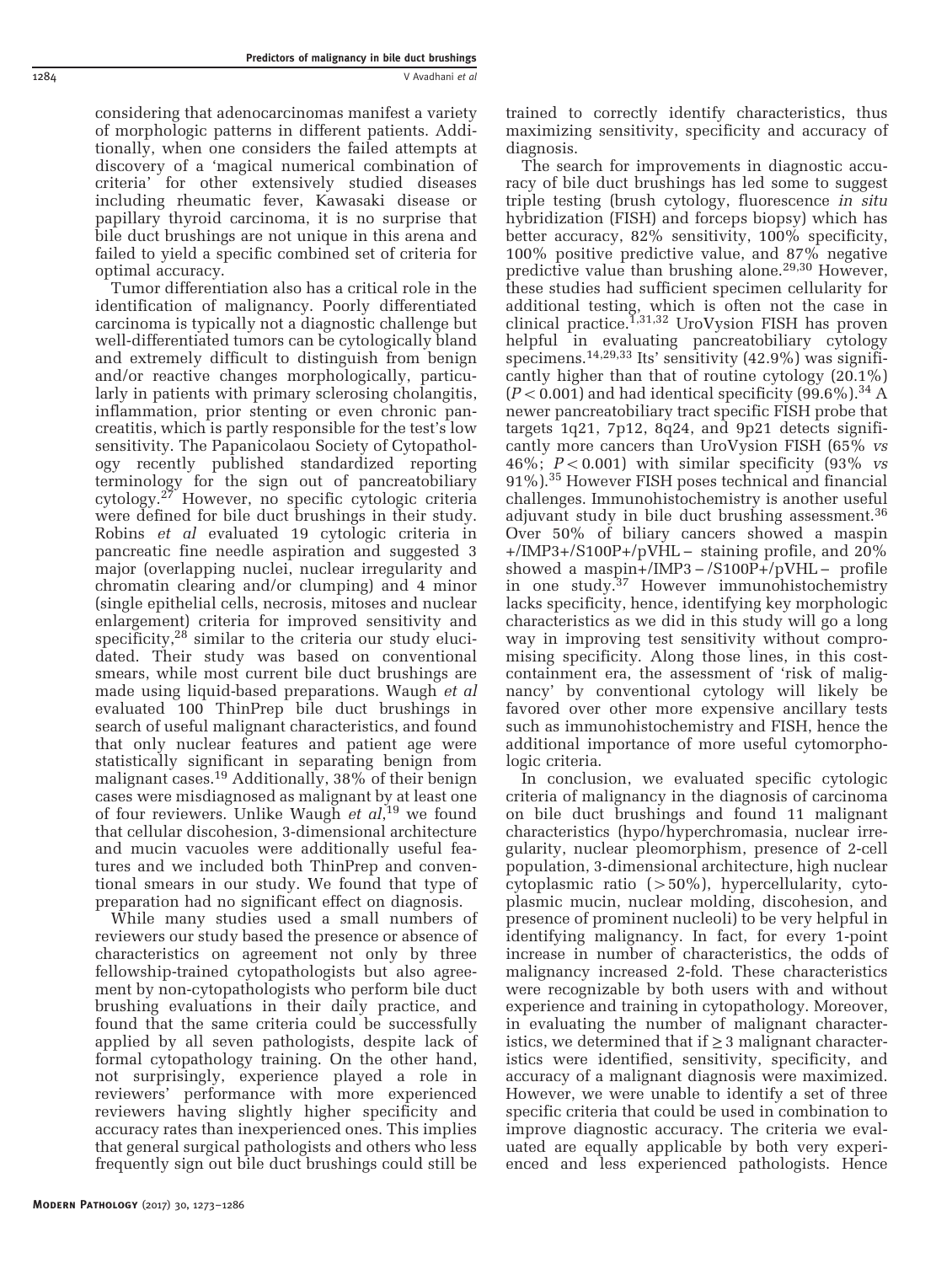<span id="page-12-0"></span>pathologists who infrequently see bile duct brushings can potentially be trained to correctly identify these characteristics so as to maximize the identification of malignancy in these samples.

# Disclosure/conflict of interest

MDR received an honorarium from Medtronix for participation in a panel discussion. The remaining authors declare no conflict of interest.

## **References**

- 1 Logrono R, Kurtycz D, Molina C, et al. Analysis of falsenegative diagnoses on endoscopic brush cytology of biliary and pancreatic duct strictures. Arch Pathol Lab Med 2000;124:387–392.
- 2 Layfield LJ, Wax TD, Lee JG, et al. Accuracy and morphologic aspects of pancreatic and biliary duct brushings. Acta Cytol 1995;39:11–18.
- 3 Burnett AS, Calvert TJ, Chokshi RJ. Sensitivity of endoscopic retrograde cholangiopancreatography standard cytology: 10-y review of the literature. J Surg Res 2013;184:304–311.
- 4 Draganov PV, Chauhan S, Wagh MS, et al. Diagnostic accuracy of conventional and cholangioscopy-guided sampling of indeterminate biliary lesions at the time of ERCP: a prospective, long-term follow-up study. Gastrointest Endosc 2012;75:347–353.
- 5 Adamsen S, Olsen M, Jendresen MB, et al. Endobiliary brush biopsy: Intra- and interobserver variation in cytological evaluation of brushings from bile duct strictures. Scand J Gastroenterol 2006;41:597–603.
- 6 Duggan MA, Brasher P, Medlicott SA. ERCP-directed brush cytology prepared by the Thinprep method: test performance and morphology of 149 cases. Cytopathology 2004;15:80–86.
- 7 Govil H, Reddy V, Kluskens L, et al. Brush cytology of the biliary tract: retrospective study of 278 cases with histopathologic correlation. Diagn Cytopathol 2002;26: 273–277.
- 8 Hart J, Parab M, Mandich D, et al. IMP3 immunocytochemical staining increases sensitivity in the routine cytologic evaluation of biliary brush specimens. Diagn Cytopathol 2012;40:321–326.
- 9 Khalid A, Pal R, Sasatomi E, et al. Use of microsatellite marker loss of heterozygosity in accurate diagnosis of pancreaticobiliary malignancy from brush cytology samples. Gut 2004;53:1860–1865.
- 10 Mohammad Alizadeh AH, Mousavi M, Salehi B, et al. Biliary brush cytology in the assessment of biliary strictures at a tertiary center in Iran. Asian Pac J Cancer Prev 2011;12:2793–2796.
- 11 Papaxoinis K, Patsouris E, Athanassiadou P, et al. Contribution of nuclear morphometry by confocal laser scanning microscopy to the diagnosis of malignant bile duct strictures. Acta Cytol 2009;53:137–143.
- 12 Stoos-Veic T, Bilic B, Kaic G, et al. Biliary brush cytology for the diagnosis of malignancy: a single center experience. Coll Antropol 2010;34:139–143.
- 13 Cohen MB, Wittchow RJ, Johlin FC, et al. Brush cytology of the extrahepatic biliary tract: comparison of cytologic features of adenocarcinoma and benign biliary strictures. Mod Pathol 1995;8:498–502.
- 14 Barr Fritcher EG, Caudill JL, Blue JE, et al. Identification of malignant cytologic criteria in pancreatobiliary brushings with corresponding positive fluorescence in situ hybridization results. Am J Clin Pathol 2011;136:442–449.
- 15 Nakajima T, Tajima Y, Sugano I, et al. Multivariate statistical analysis of bile cytology. Acta Cytol 1994;38: 51–55.
- 16 Jin YH, Kim SH, Park CK. Diagnostic criteria for malignancy in bile cytology and its usefulness. J Korean Med Sci 1999;14:643–647.
- 17 Renshaw AA, Madge R, Jiroutek M, et al. Bile duct brushing cytology: statistical analysis of proposed diagnostic criteria. Am J Clin Pathol 1998;110: 635–640.
- 18 Henke AC, Jensen CS, Cohen MB. Cytologic diagnosis of adenocarcinoma in biliary and pancreatic duct brushings. Adv Anat Pathol 2002;9:301–308.
- 19 Waugh MS, Guy CD, Maygarden SJ, et al. Use of the ThinPrep method in bile duct brushings: analysis of morphologic parameters associated with malignancy and determination of interobserver reliability. Diagn Cytopathol 2008;36:651–656.
- 20 Salomao M, Gonda TA, Margolskee E, et al. Strategies for improving diagnostic accuracy of biliary strictures. Cancer Cytopathol 2015;123:244–252.
- 21 Volmar KE, Vollmer RT, Routbort MJ, et al. Pancreatic and bile duct brushing cytology in 1000 cases: review of findings and comparison of preparation methods. Cancer 2006;108:231-238.
- 22 Gonzalez RS, Bagci P, Basturk O, et al. Intrapancreatic distal common bile duct carcinoma: analysis, staging considerations, and comparison with pancreatic ductal and ampullary adenocarcinomas. Mod Pathol 2016;29: 1358–1369.
- 23 American Cancer SocietyBile Duct Cancer (Cholangiocarcinoma). Available at [https://old.cancer.org/acs/](https://old.cancer.org/acs/groups/cid/documents/webcontent/003084-pdf.pdf) [groups/cid/documents/webcontent/003084-pdf.pdf](https://old.cancer.org/acs/groups/cid/documents/webcontent/003084-pdf.pdf) 2016. Accessed on 15 March 2017.
- 24 Sullivan KM, Dean A, Soe MM. OpenEpi: a web-based epidemiologic and statistical calculator for public health. Public Health Rep 2009;124:471–474.
- 25 Reid MD, Basturk O, Thirabanjasak D, et al. Tumorinfiltrating neutrophils in pancreatic neoplasia. Mod Pathol 2011;24:1612–1619.
- 26 Khayyata S, Basturk O, Adsay NV. Invasive micropapillary carcinomas of the ampullo-pancreatobiliary region and their association with tumor-infiltrating neutrophils. Mod Pathol 2005;18:1504–1511.
- 27 Pitman MB, Centeno BA, Ali SZ, et al. Standardized terminology and nomenclature for pancreatobiliary cytology: the Papanicolaou Society of Cytopathology guidelines. Diagn Cytopathol 2014;42:338–350.
- 28 Robins DB, Katz RL, Evans DB, et al. Fine needle aspiration of the pancreas: In quest of accuracy. Acta Cytologica 1995;39:1–10.
- 29 Nanda A, Brown JM, Berger SH, et al. Triple modality testing by endoscopic retrograde cholangiopancreatography for the diagnosis of cholangiocarcinoma. Ther Adv Gastroenterol 2015;8:56–65.
- 30 Hartman DJ, Slivka A, Giusto DA, et al. Tissue yield and diagnostic efficacy of fluoroscopic and cholangioscopic techniques to assess indeterminate biliary strictures. Clin Gastroenterol Hepatol 2012;10:1042–1046.
- 31 deBellis M, Sherman S, Fogel EL, et al. Tissue sampling at ERCP in suspected malignant biliary stricturesGastrointestinal endoscopy 2002;56:11.